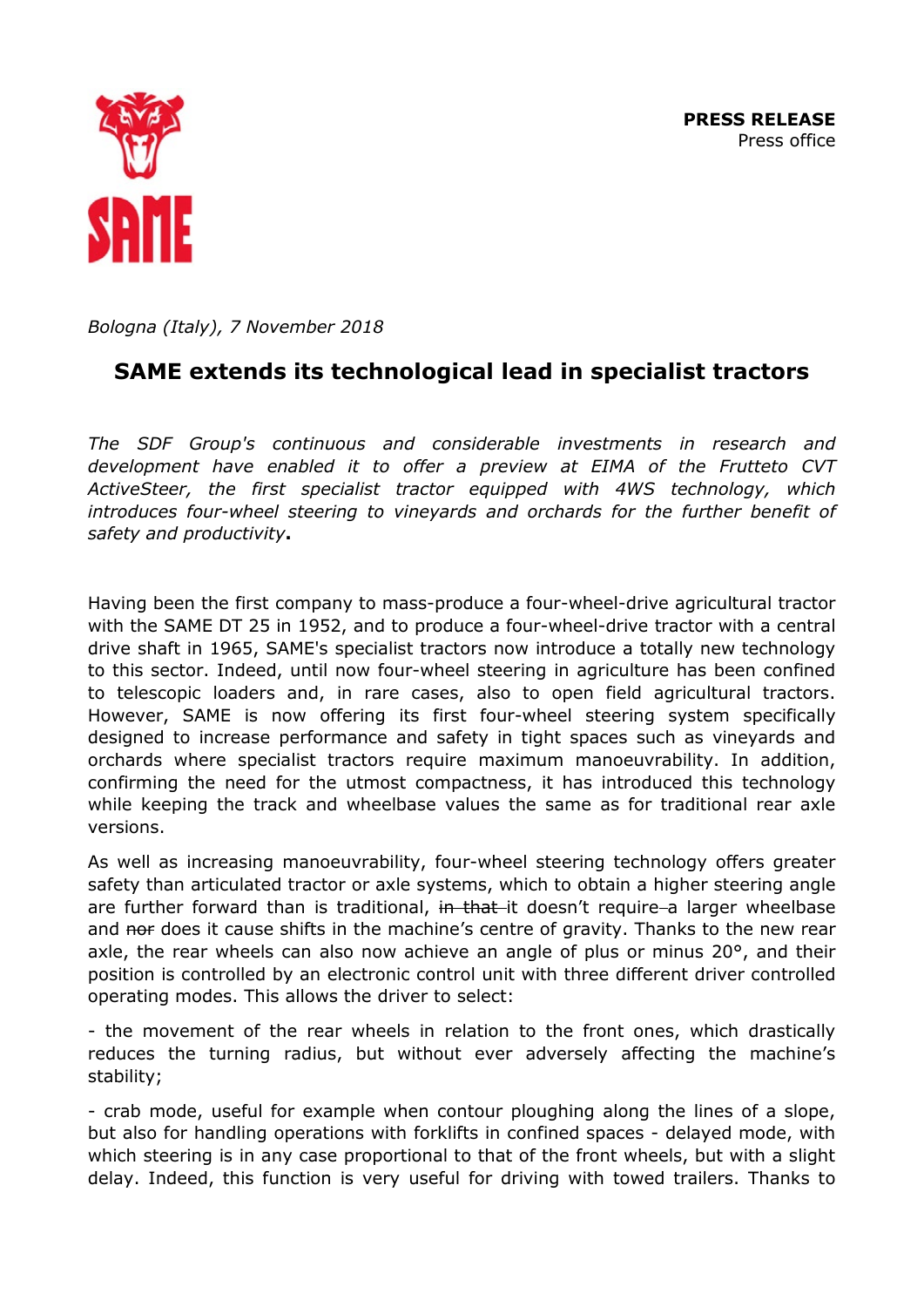this feature they will no longer tighten the turning radius with respect to the tractor in front of them.

In addition to these three automated control modes, the steering angle of the rear wheels can be adjusted manually, and also locked at will to compensate for slipping downstream of the sloping rear axle or locked in a central position for road transport.

The following is an example of the possible reductions in turning circle that can be achieved with SAME Frutteto CVT ActiveSteer compared to vehicles only equipped with the Active Drive front axle.

## **4-cylinder Frutteto (Orchard Tractor)**

Tractor wheelbase: 2177 mm Rear wheel: 380/70 R24 Front wheel: 280/70 R16 Active Drive front wheel angle: 49°

### **Turning radius 4.20 m**

### **Frutteto ActiveSteer 4 cylinders**

Tractor wheelbase: 2177 mm Rear wheel: 380/70 R24 Rear wheel angle: 18° Front wheel: 280/70 R16 Active Drive front wheel angle: 49° **Turning radius 3.02 m**



|                            | <b>Frutteto CVT 115 ActiveSteer</b> |
|----------------------------|-------------------------------------|
| <b>Engine</b>              | <b>FARMotion</b>                    |
| <b>Emissions</b>           | Stage IIIB                          |
| <b>Cylinders/capacity</b>  | 4/3849                              |
| <b>Maximum power (HP)</b>  | 113                                 |
| <b>Maximum Torque (Nm)</b> | 435                                 |
| <b>Wheelbase (mm)</b>      | 2177                                |
| Weight (kg)                | 3300                                |